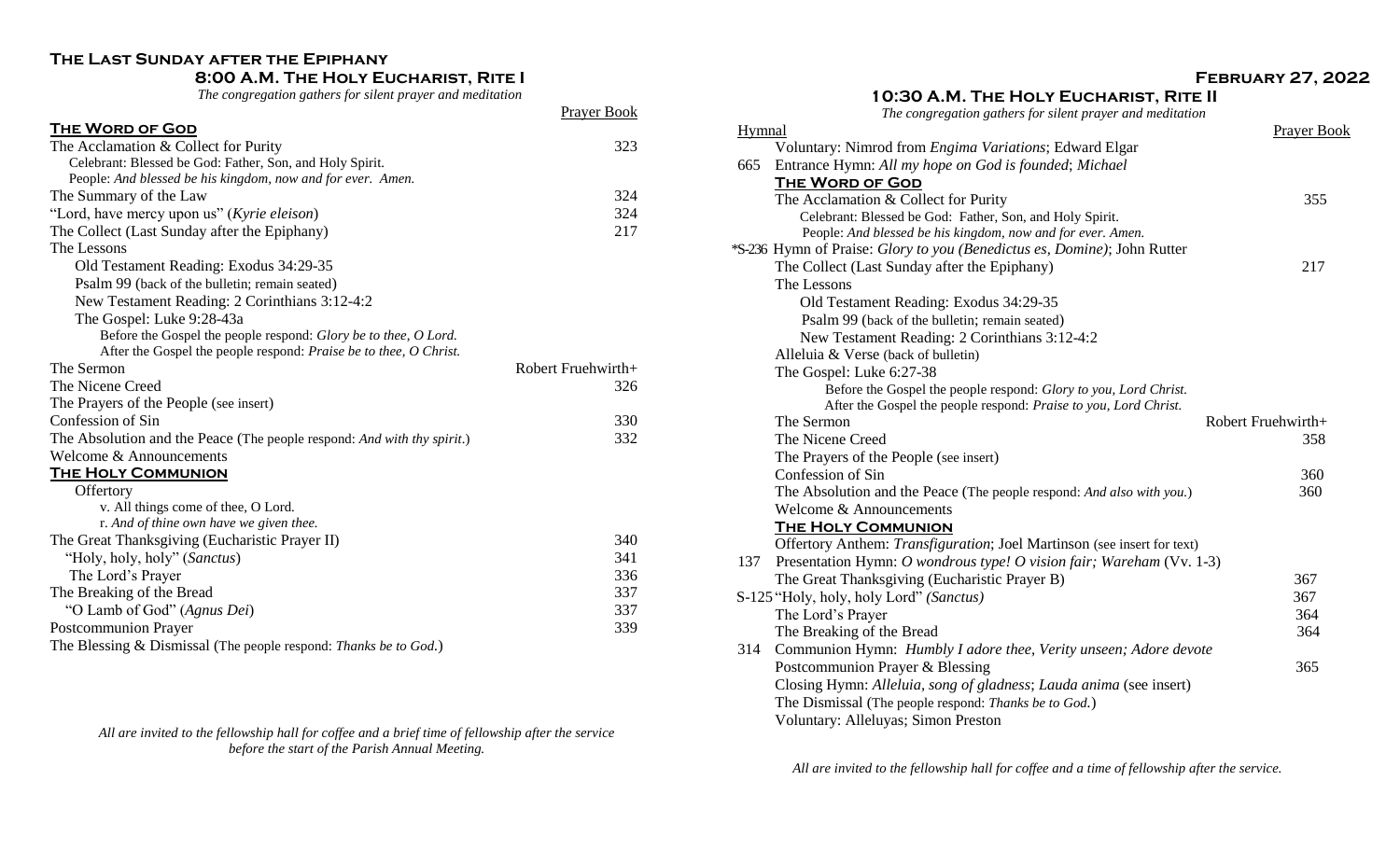Celebrant: The Rev. Lisa Frost-Phillips Preacher: The Rev. Robert Fruehwirth Acting Director of Music & Organist: Dr. Jason Wright Verger: James Emmanuel (8:00) Readers: Kate Wisz (8:00); Deb Brandon, Jennifer Peak (10:30) Ushers: Frank Casadonte & Eileen Camp (8:00); Conrad Fulkerson (10:30) Nursery Attendant: Jane Fischer; Nursery Volunteer: Nick Gallegly (10:30) Coffee Hour Host: Jim Charton & Yvonne Petitmaire (8:00); TBD (10:30) Altar Guild: Ellen McRae, Gretchen Schwanke, Camille Izlar IT Guild: Video: Jeff Thompson; Zoom Master: Robb Smiley; Zoom Host: Sonja Tilley

#### **Feeding God's people from the abundance of God's grace**

**Welcome to St. Matthew's.** We hope while you are here you will be nourished, welcomed, and sustained. We consider St. Matthew's a place of hospitality, peace, and renewal, where people can come to be fed through worship and the sacraments; through the care and compassion of our members; through our welcome of the stranger in our midst; through our service to the larger community of Hillsborough and the world. We invite you to be part of the feast.

**All baptized persons, of all ages and from any tradition, are welcome to come forward for communion**. Those who do not wish to receive communion are welcome to come forward to receive a blessing from the clergy. Simply cross your arms across your chest to indicate this. If you need a glutenfree wafer, please indicate this by holding out your hands palms facing down.

## **TODAY**

**The flowers on the altar today** are given by Linda Duvall to the glory of God and in loving memory of her parents, Bob & Christine LaPorte.

**Parish Annual Meeting at 9:15am** with seating in the Fellowship Hall and under the tent on the adjoining patio.

**Education Hour at 9:15 a.m.** Godly Play: pre-K through 2nd graders (Godly Play Room. Education Building); Growing in Christ:  $3^{rd}-5^{th}$  graders (Growing in Christ Room, Education Building); Youth: 6<sup>th</sup>-12<sup>th</sup> graders (Youth Room, lower level of the Parish House)

**Coffee Hours** – All are invited to the fellowship hall for coffee and a time of fellowship following each service.

**Nursery Care** for children 5 and under is provided from 7:55-11:45am in the Nursery on the top floor of the Hayden Building.

# **Worship Notes – Today's Anthem Text:** *Transfiguration;* Joel Martinson

*We have come at Christ's own bidding to this high and holy place, where we wait with hope and longing for some token of God's grace. Here we pray for new assurance that our faith is not in vain, searching like those first disciples for a sign both clear and plain. Light breaks in upon our darkness, splendor bathes the flesh-joined Word, Moses and Elijah marvel as the heav'nly voice is heard. Eyes and hearts behold with wonder how the Law and Prophets meet: Christ, with garments in brightness, stands transfigured and complete. Strengthened by this glimpse of glory, fearful last our faith decline, we like Peter fine it tempting to remain and build a shrine. But, worship gives us courage to proclaim what we profess, that our daily lives may prove us a people of the God we bless.*

**OCIM's "Fill the Bag" Campaign concludes** – Many thanks to those who have filled bag to help replenish the shelves in OCIM's Food Pantry. Please return all bags to the fellowship hall or the Parish House as soon as possible. If you didn't have a chance to participate want to contribute further, OCIM welcomes donations to assist people with rent, utilities, and other necessities. Mail your check directly to: OCIM, 300 Millstone Rd., Hillsborough, NC 27278.

**Youth Group** will meet at 4pm today. Dinner will be provided.

## **ANNOUNCEMENTS**

**Shrove Tuesday Celebration at 6:00pm –** Join us on the brick patio outside the fellowship hall on March 1 at 6:00 pm. We'll gather around the fire pit with donuts and cider to enjoy one last celebratory feast. Then we'll bury our Alleluias in preparation for Ash Wednesday and the start of Lent.

**Ash Wednesday Services** of Holy Eucharist and the Imposition of Ashes will be held in person on March 2 at

- $\bullet$  7:00 am Rite I in the church
- Noon Rite II in the Memorial Garden
- 7:00 pm Rite II in the church.

**You, Redeemed: Parish Lent Program 2022 –** Do you ever wonder how you could make sense of your life? Do you wonder if God could create just a little more healing, a little more wholeness so that you could feel more solid inside? Do you wonder how God wants to touch the world in a unique way through your unique and unrepeatable life? Our Lent program this year explores exactly these questions. In the company of Julian of Norwich and Augustine of Hippo, we'll take a long, loving look at our lives. We will discover how God wants to redeem all of our lives – the good and the not so good – to create more love, more connection, more healing, more sense, in the present. The program involves Sunday Forums, weekly prompts for reflection and prayer, and meetings with a friend or small group for further reflection. To sign up, visit https://tinyurl.com/youredeemed or look for a sign-up sheet in the Parish House.

**Special Devotional Series during Black History Month:** Each Tuesday in February, parishioners have been/will be introduced via email to one of five African American women with connections to St. Matthew's. These messages contain essays written by parish archivist Elain Druesedow, dicesan historiographer and rector emeritus Brooks Graebner+, parish historian Sally Greene, assistant rector Lisa Frost-Phillips+, and director of Christian formation Kim Powell Cox. Each essay is paired with visual art, music, and a prayer with the hope that we might be drawn more deeply into the lives of these women as we are inspired by their courageous witness to faith, hope and love. All are invited to bring a cup of tea or your lunch and join Lisa+ on the Zoom formation channel at 1:00pm each Thursday this month for information conversation around each week's offering.

# **Pilgrimage to Montgomery and Atlanta to Highlight Racial Equity and Social Justice, May 19-22,**

**2022:** Grace Episcopal Church in Morganton, NC will be traveling to Montgomery, Alabama and Atlanta, Georgia later this spring, visiting sites commemorating the civil rights movement. If you are interested in joining the group, please contact Jane Clunie at 919 824-0251 or jclunie73@gmail.com for details. The cost of the trip will be approximately \$450. Please note that St. Matthew's is planning a similar trip for the Spring of 2023.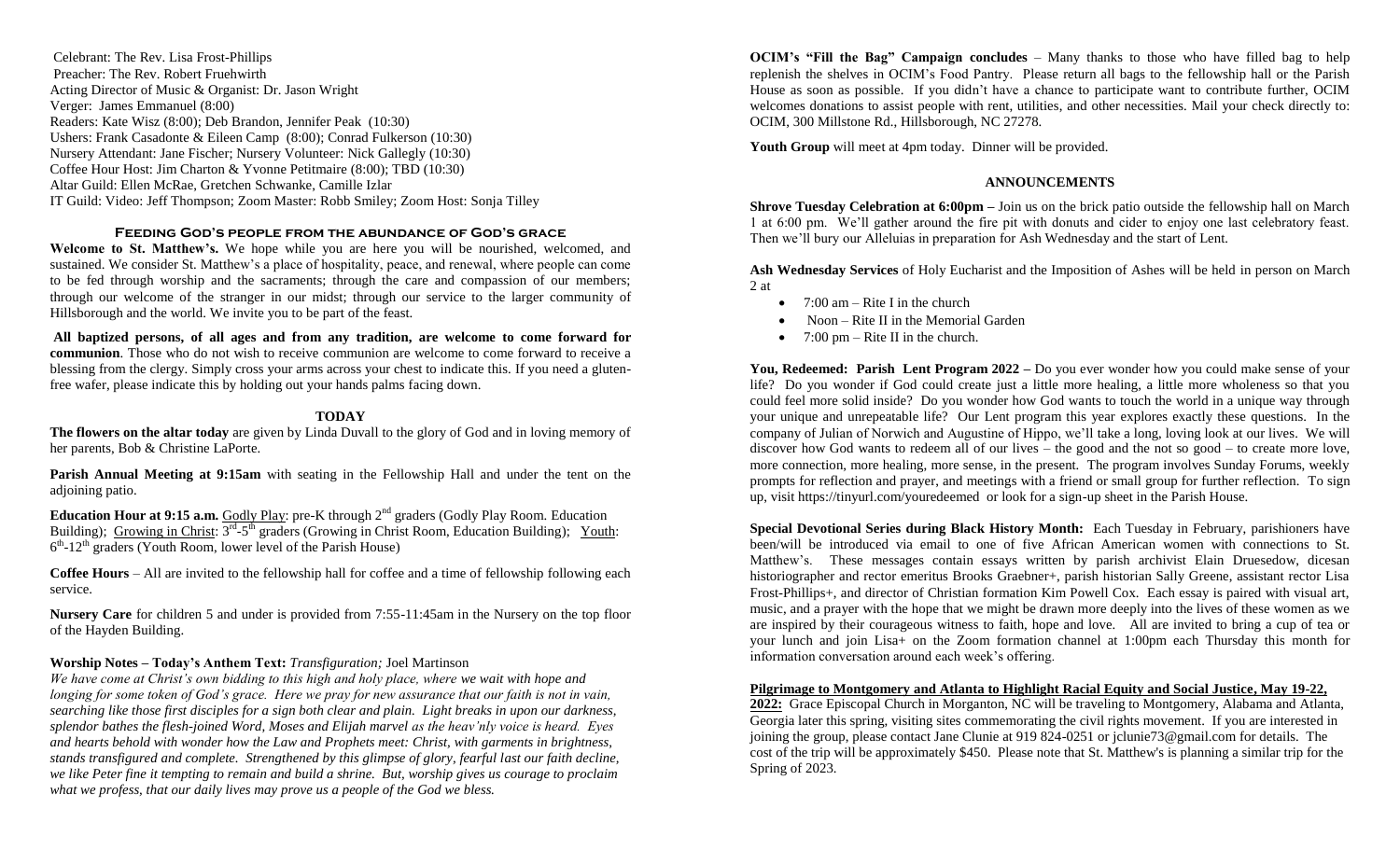#### **This Week's Schedule**

#### **Monday (2/28):**

- Archives (Archives Room); 10:00am
- Education for Ministry (Formation channel); 6:30pm
- Compline (Worship Zoom); 8:30pm

#### **Tuesday (3/1): Shrove Tuesday**

- Morning Silence (Worship channel); 7:30am Gathering for Silent Meditation
- Shrove Tuesday Liturgy (Fellowship Hall); 6:00pm
- Finance Committee; 6:00pm
- Compline (Worship channel); 8:30pm

## **Wednesday (3/2): Ash Wednesday**

- Holy Eucharist (Rite I) with Imposition of Ashes; 7:00 am (church)
- Holy Eucharist (Rite II) with Imposition of Ashes; Noon (Memorial Garden)
- Daughters of the King (Meeting channel); 1:00pm
- Holy Eucharist (Rite II) with Imposition of Ashes (church); 7:00pm
- Those Who Live Alone Group (Meeting channel); 5:00pm
- Compline (Worship channel); 8:30pm

## **Thursday (3/3):**

- Care & Discernment Group (Worship channel); 4:00pm
- Compline (Worship channel); 8:30pm

# **Friday, (3/4):**

- Morning Prayer (Worship channel); 8:00am
- Diocesan Anti-Racism Program (livestreamed); 8:00pm
- Compline (Worship channel); 8:30pm

# **Saturday, (3/5):**

# • Shawl Ministry; 9:30am

# **Sunday, (3/6):**

- Holy Eucharist, Rite I (church); 8:00am
- Parish Annual Meeting (Fellowship Hall & patio); 9:15am
- Children & Youth Formation (Education Building & Youth Room); 9:15am
- Holy Eucharist, Rite II (church & Worship channel); 10:30am
- Youth group (Fellowship Hall); 4:00pm

# **St. Matthew's Prayer List**

**We pray for all who are sick, or in any need or trouble, remembering especially the following members of our parish family**: Mildred Pruessing, Lois Horn, Tom Vail, Molly Zaragoza, Jim Fesperman, Ann Burdette, Anne Weaver, Daisy Huffman, Tom Sinn, Champe Davis, Keyon Hutson, Andy & Barrie Wallace, Carol Parrent, Janice Stratton, Kathy Coward, Suzanne Powers, Sandy McBride, Ed & Mary Ann Southern, Jim Burton, Nancy & Don Harris, and Cheryl Thomas.

**And these others for whom our prayers are desired**: Betsy Zaragoza, Harry Dula, Baylor Pisano, John Charton, Lucy Gradowski, Ken Foland, Savannah Fonvielle, Ben Mueller, Richard Haase, Chip Joyner, John Logan, Fred Edoughs, Timothy, Bob, Anna Lawrence & Dan Bass, Jeannine Beardslee, Evelyne Accad, Amalia, Maddie Powers, Allie, John & Rachel Hougom, Richard Stevens, Karl & Janice Eicher, Coleman Sale, Boardman Lloyd, Bill, Andy, Drew, Sean Turnell, Joe Barnes, Millie Hinkle, Benny Whitted, Jayne Jackson, the Burdette family: Mary Beth, Joel, & Amy, Sandra Marks; Melanie Maupin, the Tuckers and Spurlocks, Doug and Robbie Harnish, Vi Rancer, Judy Hogberg, Kenan Wright, Mike Morris, Reece, Harlon, Jim Hill, Donna, Anita Salazar and her family, Janet Case, Judy Dingfelder, Eduardo (Lugo), Michael Kaplan, Jackie Sumner, Rob & Lois James, the family of Dave Neely, and Pastor Donald Holman.

# **The Prayers of the People**

Let us pray for the church and for the world, that all people may shine with the radiance of Christ, saying, "God of light and love, hear our prayer."

That our church may be a light to all nations and a beacon for all peoples, let us pray. *God of light and love, hear our prayer.*

That Michael our Presiding Bishop, Sam and Anne our bishops, with all bishops, priests, and deacons, may be faithful ministers of your word and sacraments. Let us pray. *God of light and love, hear our prayer.*

That all creation may be made new; that peace may be restored to Jerusalem and to all places of turmoil and conflict, especially remembering the people of Ukraine. Let us pray. *God of light and love, hear our prayer.*

That all who govern and hold authority in the nations of this world may strive for justice, seek peace, and promote the wellbeing of their people. We give thanks for the life of Dr. Paul Farmer, for his vast contributions to global health and social justice, and his sustained compassionate commitment to the poor and the outcast of this world. Let us pray. *God of light and love, hear our prayer.*

That with truly thankful hearts we may rejoice in all our blessings. *The People may add their own thanksgivings*  Let us pray. *God of light and love, hear our prayer.*

We pray for the following members of our parish family: Mildred, Lois, Tom, Molly, Jim, Jan, Ann, Anne, Daisy, Tom, Champe, Keyon, Andy & Barrie, Laura, Sandra, Ludie, Robert, Carol, Janice, Kathy, Suzanne, Sandy, Ed & Mary Ann, Jim, Nancy & Don, Glenn, and Anne; and others for whom our prayers are desired.

*The people may add their own petitions*  Let us pray. *God of light and love, hear our prayer.*

That light perpetual may shine upon all the departed, especially remembering Bob  $\&$ Christine LaPorte, parents of Linda Duvall, and Dr. Paul Farmer, with prayers for his wife, Didi, and children Catherine, Elizabeth and Sebastian.

*The people may add their own petitions* 

Let us pray.

*God of light and love, hear our prayer.*

*The Celebrant adds a concluding Collect.*